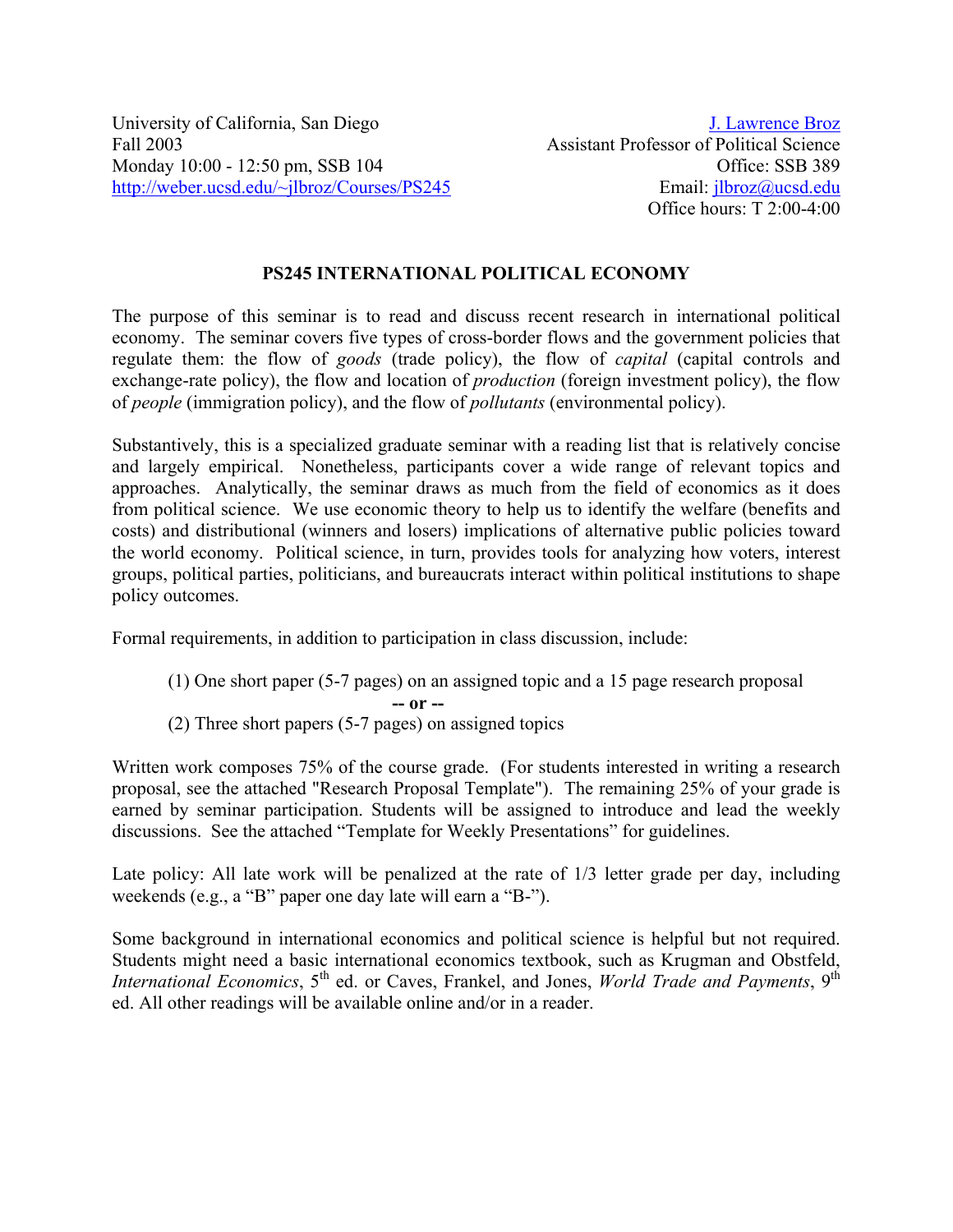#### **WEEK 1, SEP 29 ORIENTATION AND BACKGROUND**

Jeffrey Frankel, "Globalization of the Economy," in *Governance in a Globalizing World*. Edited by Joseph S. Nye and John D. Donahue, pp. 45-71 (Washington, DC: Brookings Institution Press, 2000)

Geoffrey Garrett, "The Causes of Globalization." *Comparative Political Studies* 33, 6/7 (Aug/Sep 2000):941-92.

#### **WEEK 2, OCT 6 THEORETICAL ISSUES**

Jeffry A. Frieden and Ronald Rogowski, "The Impact of the International Economy on National Policies: An Analytical Overview." In *Internationalization and Domestic Politics*, edited by Robert O. Keohane and Helen V. Milner (New York: Cambridge University Press, 1996):25-47

James E. Alt and Michael Gilligan, "The Political Economy of Trading States: Factor Specificity, Collective Action Problems, and Domestic Political Institutions," *Journal of Political Philosophy* 2, 2 (1994):165-92.

Joanne Gowa, "Public Goods and Political Institutions: Trade and Monetary Policy Processes in the United States," *International Organization* 42, 1 (Winter 1988):15-32.

James E. Alt, Jeffry Frieden, Michael J. Gilligan, Dani Rodrik, and Ronald Rogowski, "The Political Economy of International Trade: Enduring Puzzles and an Agenda for Inquiry," *Comparative Political Studies* 29, 6 (December 1996), 689-717**.** 

Jeffry Frieden and Lisa Martin, "International Political Economy: The State of the Sub-Discipline," In Ira Katznelson and Helen Milner, *Political Science: The State of the Discipline* (New York: W.W. Norton, 2002).

James D. Fearon, "Bargaining, Enforcement, and International Cooperation." *International Organization* 52, 2 (Spring 1998):269-305.

## **WEEK 3, OCT 13 TRADE POLICY: FACTORS AND SECTORS, VOTERS AND POLITICANS**

Jeffrey G Williamson, "Globalization and Inequality, Past and Present." *The World Bank Research Observer* 12, 2 (August 1997):117-36.

Ronald Rogowski, "Political Cleavages and Changing Exposure to Trade," *American Political Science Review* 81, 4 (December 1987):1121-1137.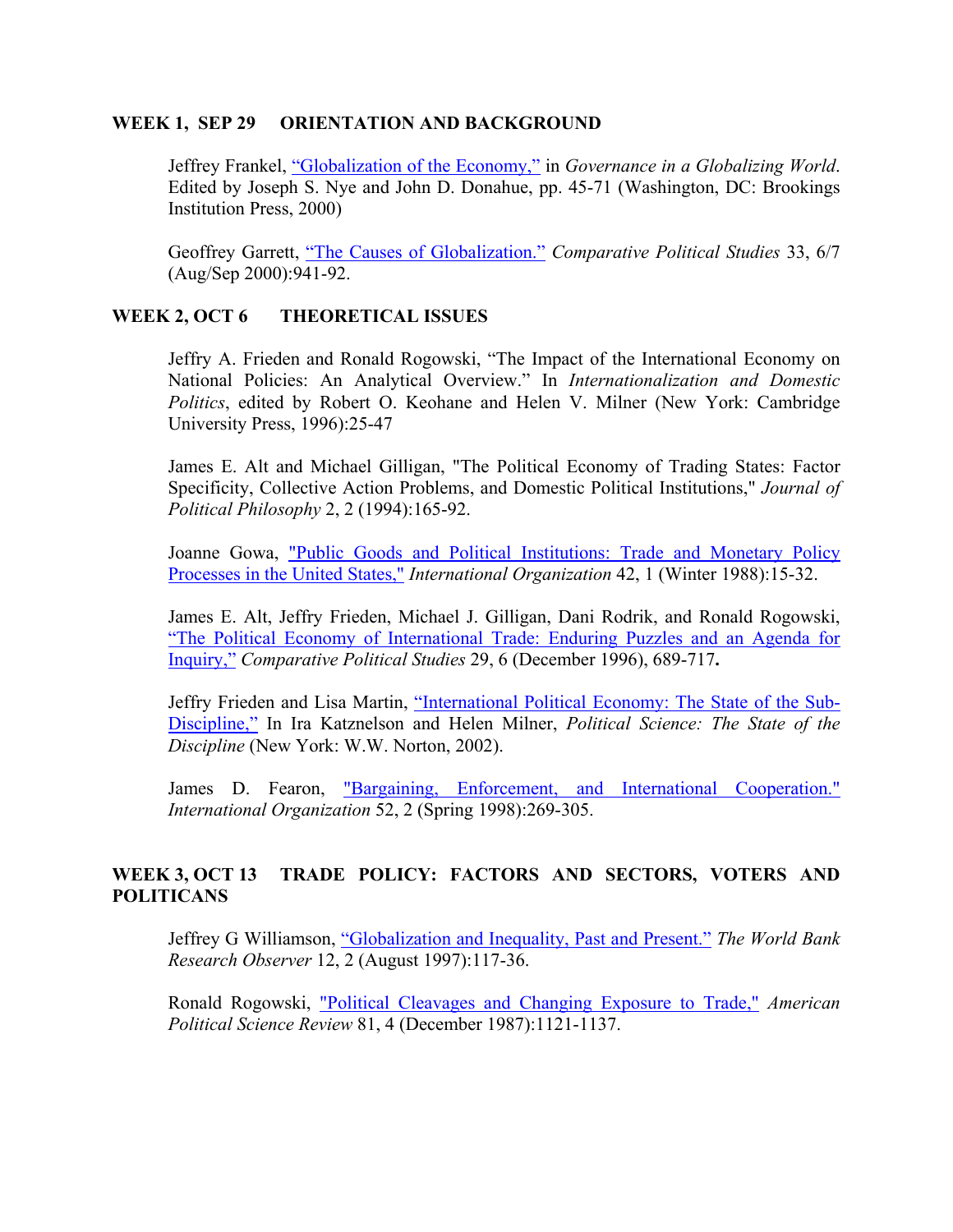Stephen Magee, "Three Simple Tests of the Stolper-Samuelson Theorem," in Stephen P. Magee, William Brock, and Leslie Young, *Black Hole Tariffs and Endogenous Policy Theory* (Cambridge: Cambridge University Press, 1989):101-110.

Michael J. Hiscox, "Commerce, Coalitions, and Factor Mobility: Evidence from Congressional Votes on Trade Legislation." *American Political Science Review* 96, 3 (September 2002):593-608.

Kenneth F. Scheve and Matthew J. Slaughter, "What Determines Individual Trade-Policy Preferences?" *Journal of International Economics* 54 (2001):267-92.

Pushan Dutt and Devashish Mitra, "Political Ideology and Endogenous Trade Policy: An Empirical Investigation," *NBER Working Paper 9239* (October 2002).

Gene M. Grossman and Elhanan Helpman, "Protection for Sale." *American Economic Review* 84, 4 (September 1994):833-50.

Kishore Gawande and Pravin Krishna "The Political Economy of Trade Policy: Empirical Approaches," *Handbook of International Trade*, James Harrigan, ed., Basil Blackwell, Forthcoming.

## **WEEK 4, OCT 20 TRADE POLICY: INSTITUTIONS**

Douglas Irwin and Randall Kroszner. "Interests, Institutions, and Ideology in Securing Policy Change: The Republican Conversion to Trade Liberalization after Smoot-Hawley," *Journal of Law and Economics* (October 1999):643-73.

Michael J. Hiscox, "The Magic Bullet? The RTAA, Institutional Reform and Trade Liberalization." *International Organization* 53, 4 (Autumn 1999): pp, 669-698.

Susanne Lohmann and Sharyn O'Halloran, "Divided Government and U.S. Trade Policy: Theory and Evidence," *International Organization* 48, 4 (1994):595-632.

Benjamin O. Fordham and Timothy J. McKeown, "Selection and Influence: Interest Groups and Congressional Voting on Trade Policy." *International Organization* 57, 3 (Summer 2003):519–49.

Robert W. Staiger and Guido Tabellini, "Do GATT Rules Help Governments Make Domestic Commitments?" *Economics and Politics* 11, 2 (July 1999): 109-144.

Edward Mansfield, Helen Milner and B. Peter Rosendorff, "Free to Trade: Democracies, Autocracies and International Trade." *American Political Science Review*, 94 2 (June 2000): 305-322.

## **WEEK 5, OCT 27 INTERNATIONAL CAPITAL MOBILITY**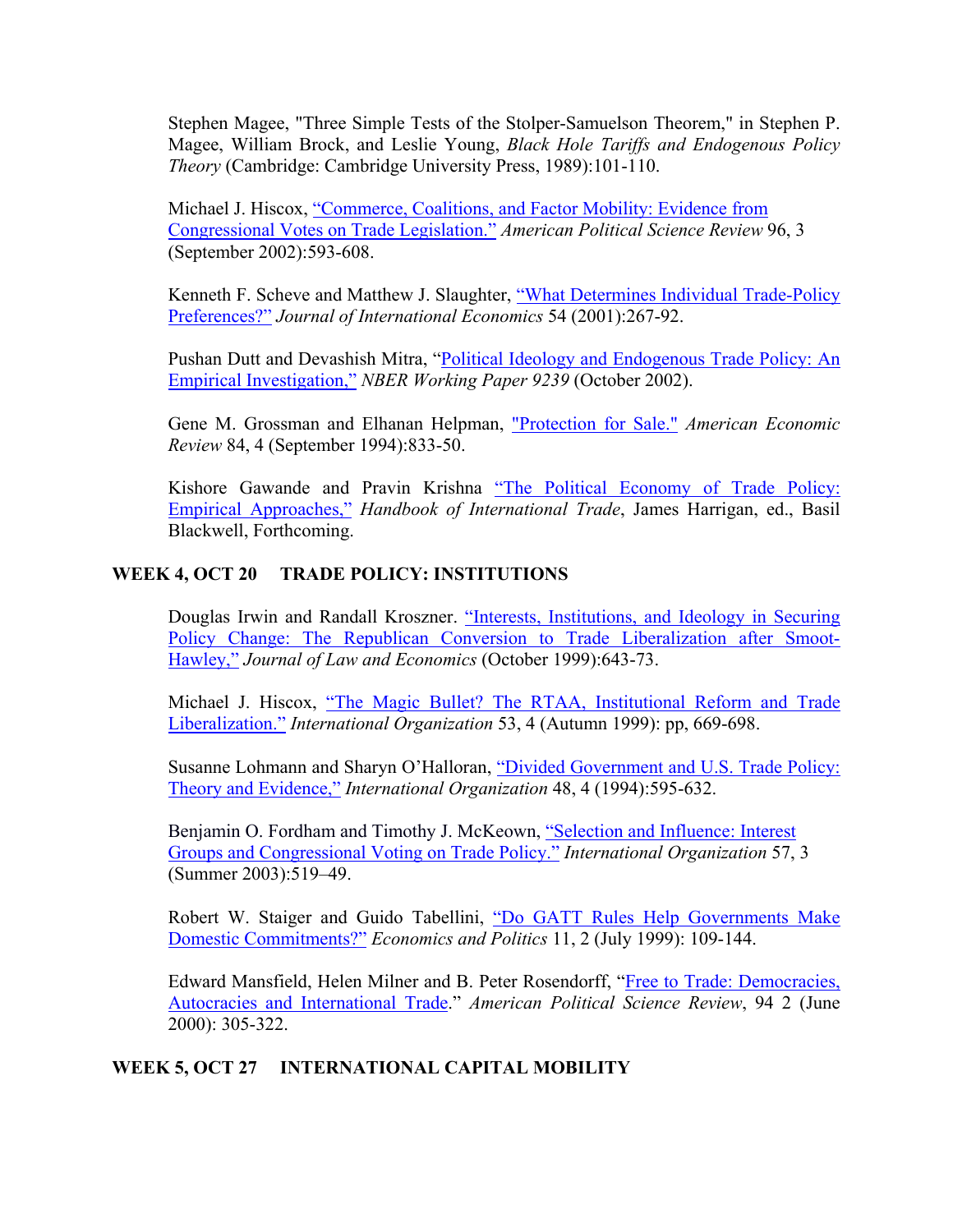Michael D. Bordo, Barry Eichengreen, Jongwoo Ki, *"*Was There Really an Earlier Period of International Financial Integration Comparable to Today?" NBER Working Paper No. W6738 (September 1998):1-68.

Christopher J. Neely, "An Introduction to Capital Controls," *Federal Reserve Bank of St. Louis Review* 81:6 (Nov/Dec 1999):13-30.

Sebastian Edwards, "How Effective are Capital Controls?" *Journal of Economic Perspectives* 13, 4 (Fall 1999):65-84.

Alberto Alesina, Vittorio Grilli and Gian Maria Milesi-Ferretti, "The Political Economy of Capital Controls." In *Capital Mobility: The Impact on Consumption, Investment and Growth,* edited by Leonardo Leiderman and Assaf Razin (Cambridge University Press, 1994):289-321.

Dennis Quinn and Carla Inclan, "The Origins of Financial Openness: A Study of Current and Capital Account Liberalization." *American Journal of Political Science* 41, 3 (July 1997):771-813.

# **WEEK 6, NOV 3 CAPITAL MOBILITY AND MACROECONOMIC POLICY**

Jeffry A. Frieden, "Invested Interests: The Politics of National Economic Policies in a World of Global Finance," *International Organization* 45, 4 (Autumn 1991):425-51.

William Bernhard, J. Lawrence Broz, and William Roberts Clark, "The Political Economy of Monetary Institutions." *International Organization* 56, 4 (Autumn 2002): 693–723.

Jeffry A. Frieden, "Monetary Populism in Nineteenth-Century America: An Open Economy Interpretation." *Journal of Economic History* 57 (June 1997):367-95.

Geoffrey Garrett, "Capital Mobility, Trade, and the Domestic Politics of Economic Policy," *International Organization* 49, 4 (Autumn 1995):657-687.

Sebastian Edwards, "Exchange Rates and the Political Economy of Macroeconomic Discipline," *American Economic Review* 86, 2 (May 1996):159-63.

Thomas Oatley, "How Constraining is Capital Mobility? The Partisan Hypothesis in an Open Economy." *American Journal of Political Science* 43, 4 (October 1999):1003-27.

# **WEEK 7, NOV 10 INTERNATIONAL MONETARY SYSTEMS AND EXCHANGE RATE REGIMES**